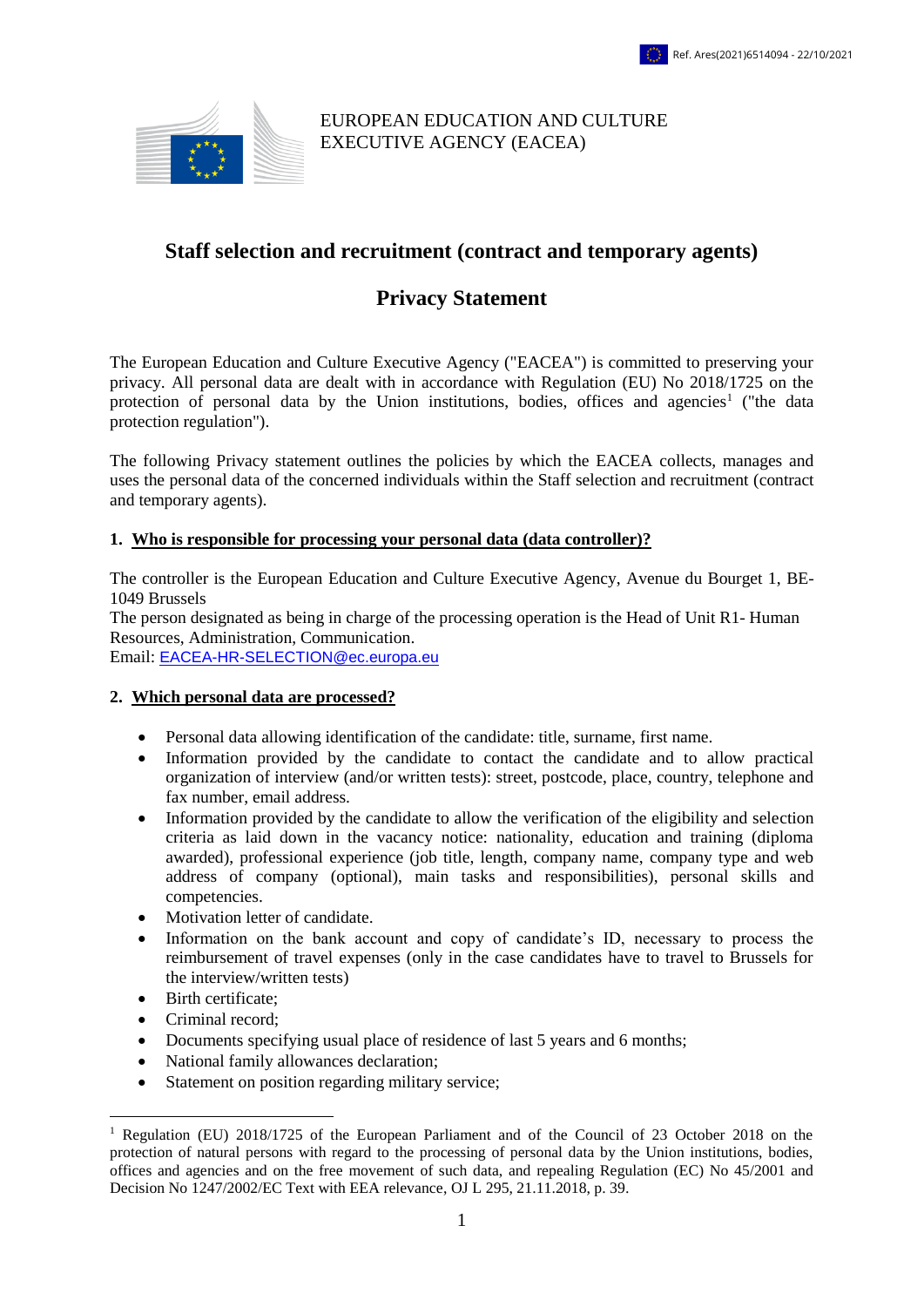- Marriage certificate;
- Birth certificate of children;
- Copy of divorce or legal separation;
- Declaration of conflict of interest;
- Family relationship declaration.

Providing these data is mandatory.

## **3. For which purpose do we process your data?**

The objective of the procedure is the selection and recruitment of well-qualified contract and temporary staff with a high degree of professionalism on the broadest possible geographical basis in the EU, through an equitable, transparent, objective and impartial selection process.

#### **4. Who has access to your personal data and to whom is it disclosed?**

Access to your personal data may be given on a need-to know basis to the following recipients:

- The Human Resources Unit of EACEA
- Members of the Selection Board
- Heads of Unit of EACEA and their secretary when processing data under their authority and supervision
- Heads of Department of EACEA and their secretary or assistant when processing data under their authority and supervision
- The Director of EACEA and their secretary or assistant when processing data under their authority and supervision
- The legal team of EACEA (in case of complaints)
- European Commission: PMO, designated financial teams at EACEA (for travel reimbursements, establishment of salary and individual rights, payments)

In case of control or dispute the bodies charged with a monitoring or inspection task in application of Union law (e.g. Internal Audit Service, Internal Audit Capacity, European Commission, OLAF, EU Courts etc.).

## **5. How long do we keep your personal data?**

The applications of all candidates together with all other documents containing personal data collected during the selection process are kept in the selection file (electronic, and in paper version and Ares).

The retention period of the selection file is 2 years after the closing of the reserve list (12.3.4 D bis Common Retention List (CRL) – Commission Decision SEC/2019/900 of 25/4/2019). After this period, the selection file is eliminated.

Documents collected from the candidate for their recruitment are kept in the staff personal file (paper and electronic version). The retention period of the personal file is 8 years after the extinction of all rights of the person concerned and of any dependents, and for at least 100 years after the recruitment of the person. (CRL 12.3.7.)

The criminal records records are checked before recruitment and returned immediately to the data subject.

Working documents are kept for 4 years (12.3.14 CRL).

## **6. What are your rights concerning your personal data and how can you exercise them?**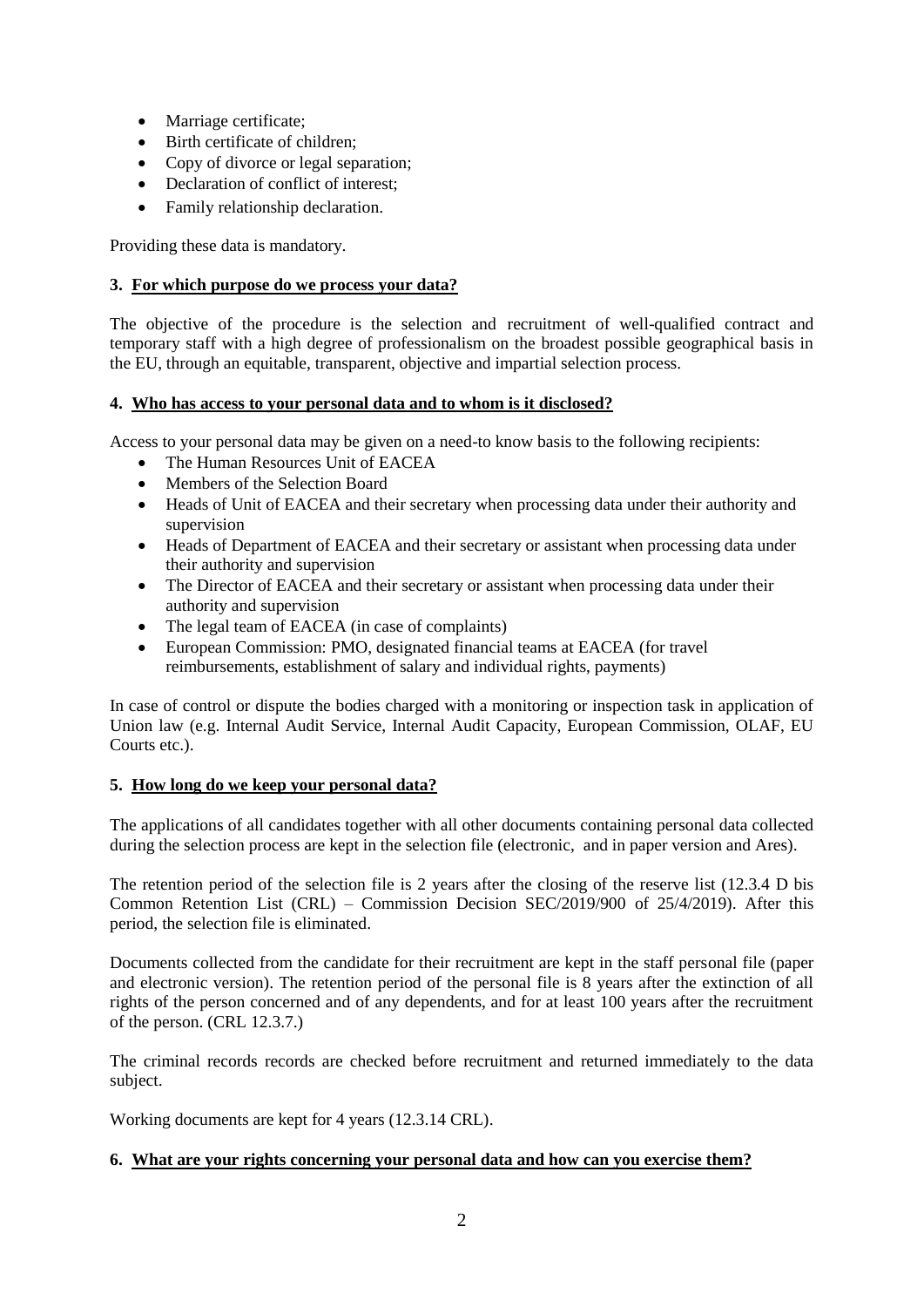Under the provisions of the data protection regulation, you have the right to:

- Request to access the personal data EACEA holds about you;
- Request a rectification of your personal data where necessary;
- Request the erasure of your personal data;
- Request the restriction of the processing of your personal data;
- Request to receive or to have your data transferred to another organization in commonly used machine readable standard format (data portability).

NB: Considering the competitive nature of the selection process, the right to rectify information can only apply to the factual data processed within the concerned selection procedure. The right to rectify these data can only be exercised up to the closing date for submission of applications. However, inaccurate identification factual data may be rectified at any time during and after the selection procedure.

As this processing of your personal data is based on point of Article  $5(1)(a)$ , please note that you have the right to object to processing of your personal data on grounds relating to your particular situation under the provisions of Article 23 of the data protection regulation.

## **7. Your right to have recourse in case of conflict on any personal data issue**

In case of conflict on any personal data protection issue you can address yourself to the Controller at the above mentioned address and functional mailbox.

You can also contact the Data Protection Officer of EACEA at the following email address: [eacea](mailto:eacea-data-protection@ec.europa.eu)[data-protection@ec.europa.eu.](mailto:eacea-data-protection@ec.europa.eu)

You may lodge a complaint with the European Data Protection Supervisor at any time: http:/[/www.edps.europa.eu](http://www.edps.europa.eu/).

## **8. On which legal basis are we processing your personal data?**

- Article  $5(1)(a)$  of data protection regulation: processing is necessary for the performance of a task carried out in the public interest or in the exercise of official authority vested in the Union institution or body (to be laid down in Union Law);
- Council Regulation (EC) No 58/2003 (laying down the statute for executive agencies): Article 18 lays down the general conditions regarding the staff to be recruited by the executive agencies;
- Regulation No 31 (EEC), 11 (EAEC), laying down the Staff Regulations of Officials and the Conditions of Employment of Other Servants of the European Economic Community and the European Atomic Energy Community, Conditions of Employment of Other Servants of the European Communities, Articles 2 (f) and 12 (temporary agents) and Articles 3a and 82 (contract agents) as last amended by Council Regulation (EU) No 1416/2013;
- Commission decision C(2017)6760 final of  $16/10/2017$  on the general implementing provisions on the procedures governing the engagement and the use of contract staff adopted by analogy by EACEA Decision of the Steering Committee EA\_2017\_SC04\_D4ia of December 2017;
- Decision of the EACEA Steering Committee laying down general implementing provisions on the procedure governing the engagement and use of temporary staff under Article 2(f) of the Conditions of Employment of Other Servants of the European Union ( Ares (2015) 1412826 of 31/03/2015).